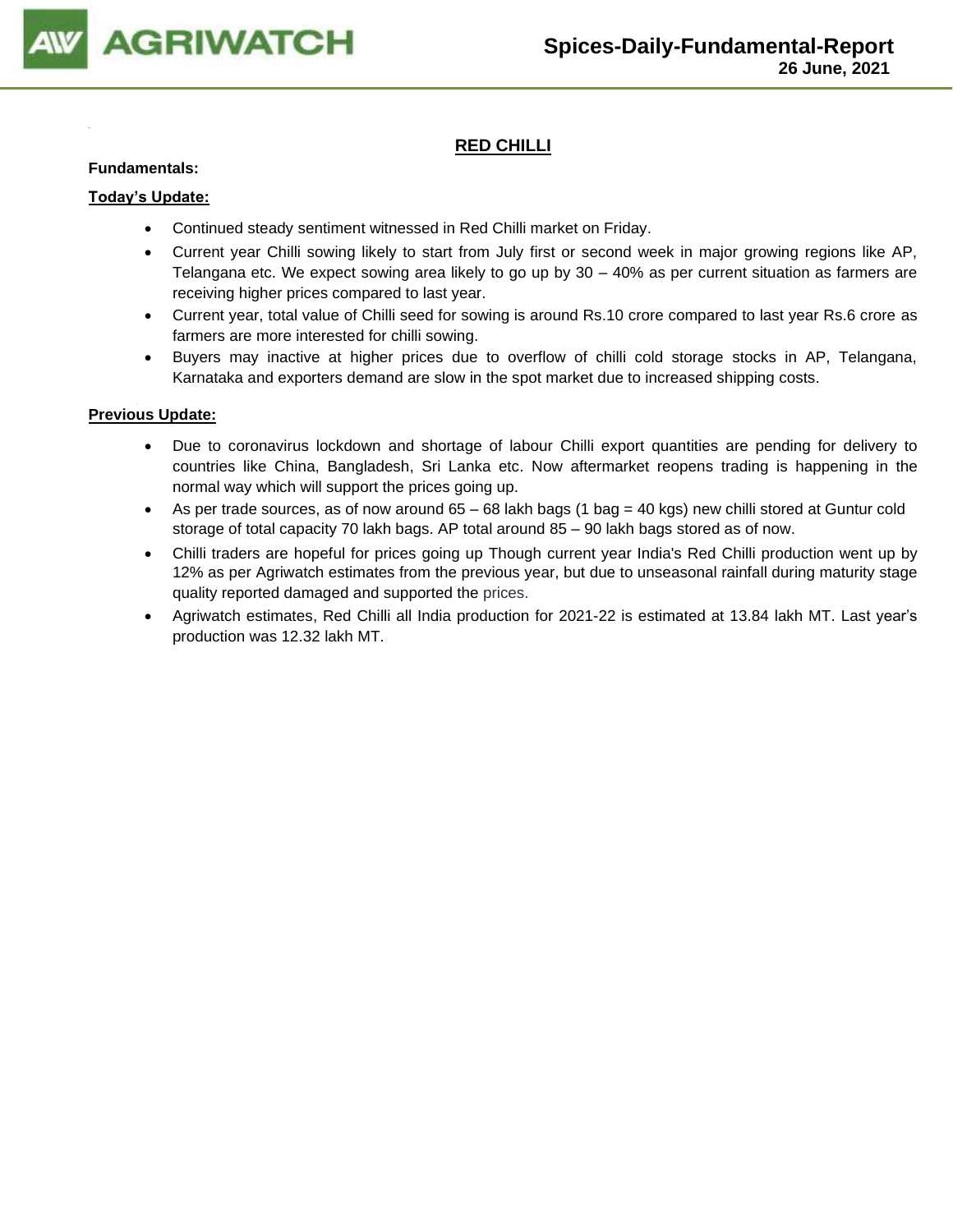

| Red Chilli Spot Market Prices(Loose): (Rs/Qtl) |                                   |                             |               |             |           |           |                                                                                                                                                                                                                                                                                                                                                                                                                                                                                                    |  |
|------------------------------------------------|-----------------------------------|-----------------------------|---------------|-------------|-----------|-----------|----------------------------------------------------------------------------------------------------------------------------------------------------------------------------------------------------------------------------------------------------------------------------------------------------------------------------------------------------------------------------------------------------------------------------------------------------------------------------------------------------|--|
|                                                |                                   |                             | $25 -$        | 25-Jun-     | 24-Jun-   | 24-Jun-   |                                                                                                                                                                                                                                                                                                                                                                                                                                                                                                    |  |
| <b>State</b>                                   | <b>Centre</b>                     | Grade                       | <b>Jun-21</b> | 21          | 21        | 21        | Change<br><b>Unch</b><br><b>Unch</b><br><b>Unch</b><br><b>Unch</b><br><b>Unch</b><br><b>Unch</b><br><b>Unch</b><br><b>Unch</b><br><b>Unch</b><br><b>Unch</b><br><b>Unch</b><br><b>Unch</b><br><b>Unch</b><br><b>Unch</b><br>$\blacksquare$<br><b>Unch</b><br>$-500$<br><b>Unch</b><br><b>Unch</b><br><b>Unch</b><br>$\blacksquare$<br><b>Unch</b><br>$\blacksquare$<br>-<br>$\blacksquare$<br>$\qquad \qquad \blacksquare$<br>$\blacksquare$<br>$\blacksquare$<br>$\blacksquare$<br>$\blacksquare$ |  |
|                                                |                                   |                             | Low           | <b>High</b> | Low       | High      |                                                                                                                                                                                                                                                                                                                                                                                                                                                                                                    |  |
|                                                |                                   | <b>NCDEX Quality</b>        | 10500         | 11000       | 10500     | 11000     |                                                                                                                                                                                                                                                                                                                                                                                                                                                                                                    |  |
|                                                |                                   | <b>LCA 334</b>              | 11500         | 12300       | 11500     | 12300     | $\blacksquare$                                                                                                                                                                                                                                                                                                                                                                                                                                                                                     |  |
|                                                |                                   | Teja                        | 14500         | 15700       | 14500     | 15700     |                                                                                                                                                                                                                                                                                                                                                                                                                                                                                                    |  |
|                                                |                                   | No. 273                     | 13500         | 14500       | 13500     | 14500     |                                                                                                                                                                                                                                                                                                                                                                                                                                                                                                    |  |
| <b>Andhra Pradesh</b>                          | <b>Guntur</b><br><b>Benchmark</b> | No. 5                       | 13500         | 14500       | 13500     | 14500     |                                                                                                                                                                                                                                                                                                                                                                                                                                                                                                    |  |
|                                                | market                            | Fatki                       | 7000          | 9500        | 7000      | 9500      |                                                                                                                                                                                                                                                                                                                                                                                                                                                                                                    |  |
|                                                |                                   | Byadgi                      | 15500         | 16500       | 15500     | 16500     |                                                                                                                                                                                                                                                                                                                                                                                                                                                                                                    |  |
|                                                |                                   | <b>US 341</b>               | 14500         | 15500       | 14500     | 15500     |                                                                                                                                                                                                                                                                                                                                                                                                                                                                                                    |  |
|                                                |                                   | Denvor Delux                | 14000         | 15000       | 14000     | 15000     |                                                                                                                                                                                                                                                                                                                                                                                                                                                                                                    |  |
|                                                |                                   | Indam <sub>5</sub>          | 14000         | 15000       | 14000     | 15000     |                                                                                                                                                                                                                                                                                                                                                                                                                                                                                                    |  |
|                                                |                                   | Teja                        | 13000         | 14500       | 13000     | 14500     |                                                                                                                                                                                                                                                                                                                                                                                                                                                                                                    |  |
|                                                |                                   | Wonder Hot                  | 13500         | 14500       | 13500     | 14500     |                                                                                                                                                                                                                                                                                                                                                                                                                                                                                                    |  |
| Telangana                                      |                                   | 341                         | 10000         | 12000       | 10000     | 12000     |                                                                                                                                                                                                                                                                                                                                                                                                                                                                                                    |  |
|                                                | Warangal                          | Denvor Delux                | 11400         | 12700       | 11400     | 12700     |                                                                                                                                                                                                                                                                                                                                                                                                                                                                                                    |  |
|                                                |                                   | Paprika                     | <b>NA</b>     | <b>NA</b>   | <b>NA</b> | <b>NA</b> |                                                                                                                                                                                                                                                                                                                                                                                                                                                                                                    |  |
|                                                |                                   | Fatki                       | 4600          | 7700        | 4600      | 7700      |                                                                                                                                                                                                                                                                                                                                                                                                                                                                                                    |  |
|                                                |                                   | Teja (Cold storage)         | 14500         | 15300       | 14500     | 15800     | $\blacksquare$                                                                                                                                                                                                                                                                                                                                                                                                                                                                                     |  |
|                                                | Khammam                           | Teja (Non cold storage)     | 9500          | 13500       | 9500      | 13500     |                                                                                                                                                                                                                                                                                                                                                                                                                                                                                                    |  |
|                                                |                                   | No. 12                      | <b>NA</b>     | <b>NA</b>   | <b>NA</b> | <b>NA</b> |                                                                                                                                                                                                                                                                                                                                                                                                                                                                                                    |  |
|                                                |                                   | <b>Indu 2070</b>            | <b>NA</b>     | <b>NA</b>   | <b>NA</b> | <b>NA</b> |                                                                                                                                                                                                                                                                                                                                                                                                                                                                                                    |  |
| <b>Madhya Pradesh</b>                          | <b>Bedia</b>                      | Fatki                       | 7000          | 8000        | 7000      | 8000      |                                                                                                                                                                                                                                                                                                                                                                                                                                                                                                    |  |
|                                                |                                   | Jhankar                     | 14000         | 15000       | 14000     | 15000     |                                                                                                                                                                                                                                                                                                                                                                                                                                                                                                    |  |
|                                                |                                   | Ganesh                      | <b>NA</b>     | <b>NA</b>   | <b>NA</b> | <b>NA</b> |                                                                                                                                                                                                                                                                                                                                                                                                                                                                                                    |  |
|                                                |                                   | Teja(Khamam)                | 17500         | 17500       | 17500     | 17500     |                                                                                                                                                                                                                                                                                                                                                                                                                                                                                                    |  |
|                                                |                                   | M.P. MacoTeja               | <b>NA</b>     | <b>NA</b>   | <b>NA</b> | <b>NA</b> |                                                                                                                                                                                                                                                                                                                                                                                                                                                                                                    |  |
|                                                |                                   | Pala 12                     | <b>NA</b>     | <b>NA</b>   | <b>NA</b> | <b>NA</b> |                                                                                                                                                                                                                                                                                                                                                                                                                                                                                                    |  |
| Delhi                                          | <b>New Delhi</b>                  | <b>LCA 334</b>              | <b>NA</b>     | <b>NA</b>   | <b>NA</b> | <b>NA</b> |                                                                                                                                                                                                                                                                                                                                                                                                                                                                                                    |  |
|                                                |                                   | Fatki                       | NA            | <b>NA</b>   | <b>NA</b> | <b>NA</b> |                                                                                                                                                                                                                                                                                                                                                                                                                                                                                                    |  |
|                                                |                                   | Packing                     | <b>NA</b>     | <b>NA</b>   | <b>NA</b> | <b>NA</b> |                                                                                                                                                                                                                                                                                                                                                                                                                                                                                                    |  |
|                                                |                                   | Dabbi                       | <b>NA</b>     | <b>NA</b>   | <b>NA</b> | <b>NA</b> |                                                                                                                                                                                                                                                                                                                                                                                                                                                                                                    |  |
|                                                |                                   | Guntur                      | <b>NA</b>     | <b>NA</b>   | <b>NA</b> | <b>NA</b> |                                                                                                                                                                                                                                                                                                                                                                                                                                                                                                    |  |
|                                                |                                   | Kaddi                       | <b>NA</b>     | <b>NA</b>   | <b>NA</b> | NA        |                                                                                                                                                                                                                                                                                                                                                                                                                                                                                                    |  |
|                                                |                                   | Dabbi Dlx Local             | <b>NA</b>     | <b>NA</b>   | 23500     | 26000     |                                                                                                                                                                                                                                                                                                                                                                                                                                                                                                    |  |
|                                                |                                   | Dabbi Medium Best (Local)   | <b>NA</b>     | <b>NA</b>   | 21000     | 24000     |                                                                                                                                                                                                                                                                                                                                                                                                                                                                                                    |  |
| Karnataka                                      | <b>Byadgi</b>                     | Dabbi Best (Bellary)        | <b>NA</b>     | <b>NA</b>   | <b>NA</b> | <b>NA</b> |                                                                                                                                                                                                                                                                                                                                                                                                                                                                                                    |  |
|                                                |                                   | <b>KDL Deluxe (Local)</b>   | NA            | <b>NA</b>   | 11000     | 14000     |                                                                                                                                                                                                                                                                                                                                                                                                                                                                                                    |  |
|                                                |                                   | <b>KDL Deluxe (Bellary)</b> | <b>NA</b>     | <b>NA</b>   | <b>NA</b> | <b>NA</b> |                                                                                                                                                                                                                                                                                                                                                                                                                                                                                                    |  |
|                                                |                                   | <b>KDL Best(Local)</b>      | NA            | <b>NA</b>   | <b>NA</b> | <b>NA</b> |                                                                                                                                                                                                                                                                                                                                                                                                                                                                                                    |  |
|                                                |                                   | <b>KDL Best(Bellary)</b>    | NA            | <b>NA</b>   | <b>NA</b> | NA        |                                                                                                                                                                                                                                                                                                                                                                                                                                                                                                    |  |
|                                                |                                   | <b>KDL Medium</b>           | <b>NA</b>     | <b>NA</b>   | 5500      | 7500      |                                                                                                                                                                                                                                                                                                                                                                                                                                                                                                    |  |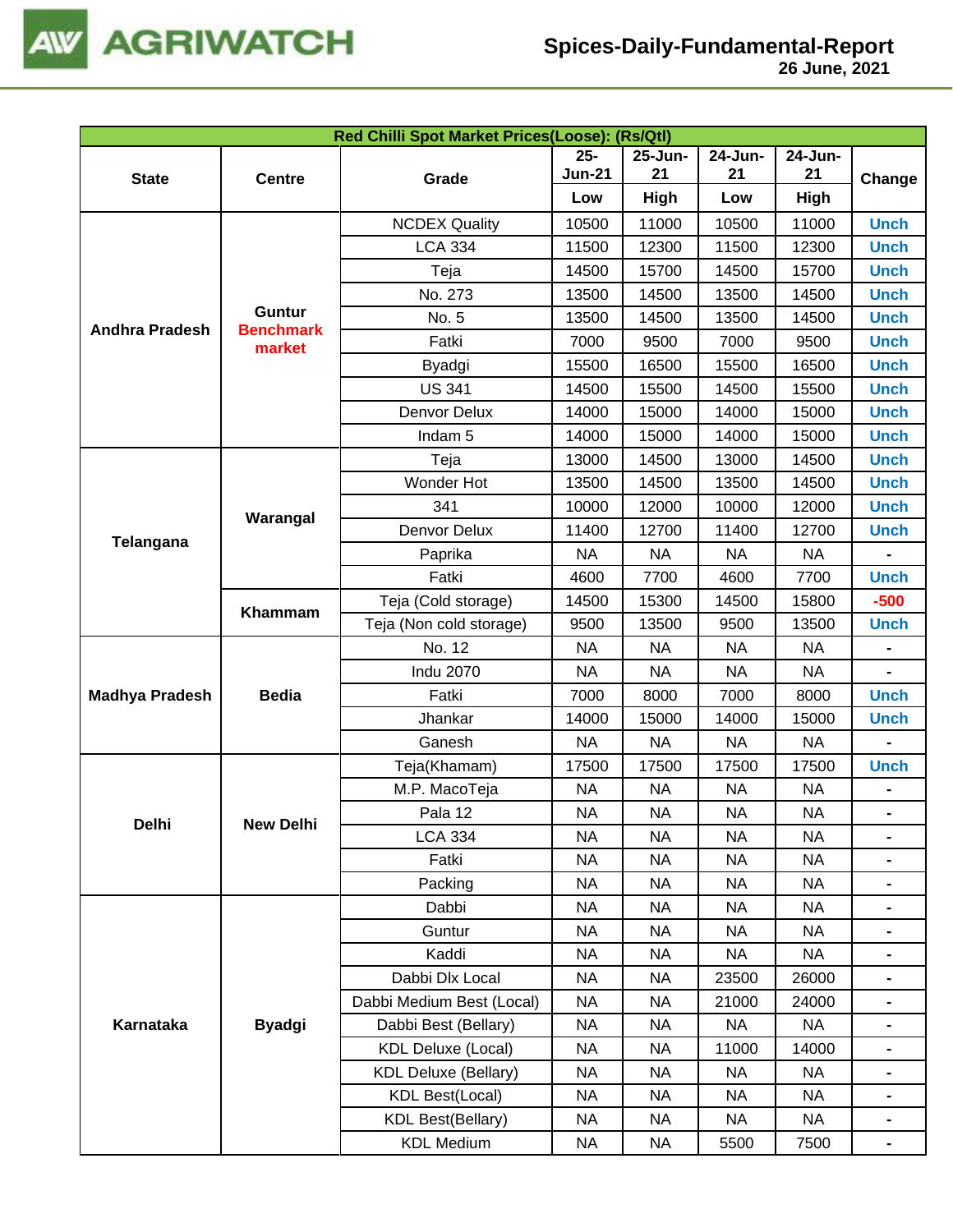

|                                                                  |                | Denvor Deluxe                 | <b>NA</b> | NA        | NA        | <b>NA</b> |             |  |  |
|------------------------------------------------------------------|----------------|-------------------------------|-----------|-----------|-----------|-----------|-------------|--|--|
|                                                                  |                | 2043                          | NA.       | NA        | 18000     | 19500     |             |  |  |
|                                                                  |                | 5531                          | NA.       | NA        | <b>NA</b> | NA.       |             |  |  |
|                                                                  |                | C <sub>5</sub>                | NA.       | NA.       | NA.       | NA.       |             |  |  |
|                                                                  |                | <b>KDL Fatki</b>              | NA.       | NA.       | NA.       | <b>NA</b> |             |  |  |
|                                                                  |                | Seed Fatki                    | <b>NA</b> | NA        | NA        | NA.       |             |  |  |
| Arrivals & Off-take in bags (1 bag = 45 Kg), (1 bag = $38Kgs$ )* |                |                               |           |           |           |           |             |  |  |
|                                                                  |                |                               |           |           |           |           |             |  |  |
| <b>State</b>                                                     | <b>Centre</b>  | <b>Parameter</b>              |           | 25-Jun-21 |           | 24-Jun-21 | Change      |  |  |
|                                                                  |                | Arrivals                      |           | 40000     |           | 60000     | $-20000$    |  |  |
| Andhra Pradesh                                                   | <b>Guntur</b>  | Off-take                      |           | 25000     |           | 50000     | $-25000$    |  |  |
|                                                                  | Warangal       | Arrivals                      |           | 4000      |           | 3000      | 1000        |  |  |
| Telangana                                                        |                | Arrivals (Cold storage) *     |           | 1000      |           | 1200      | $-200$      |  |  |
|                                                                  | <b>Khammam</b> | Arrivals (Non cold storage) * |           | 3000      |           | 3000      | <b>Unch</b> |  |  |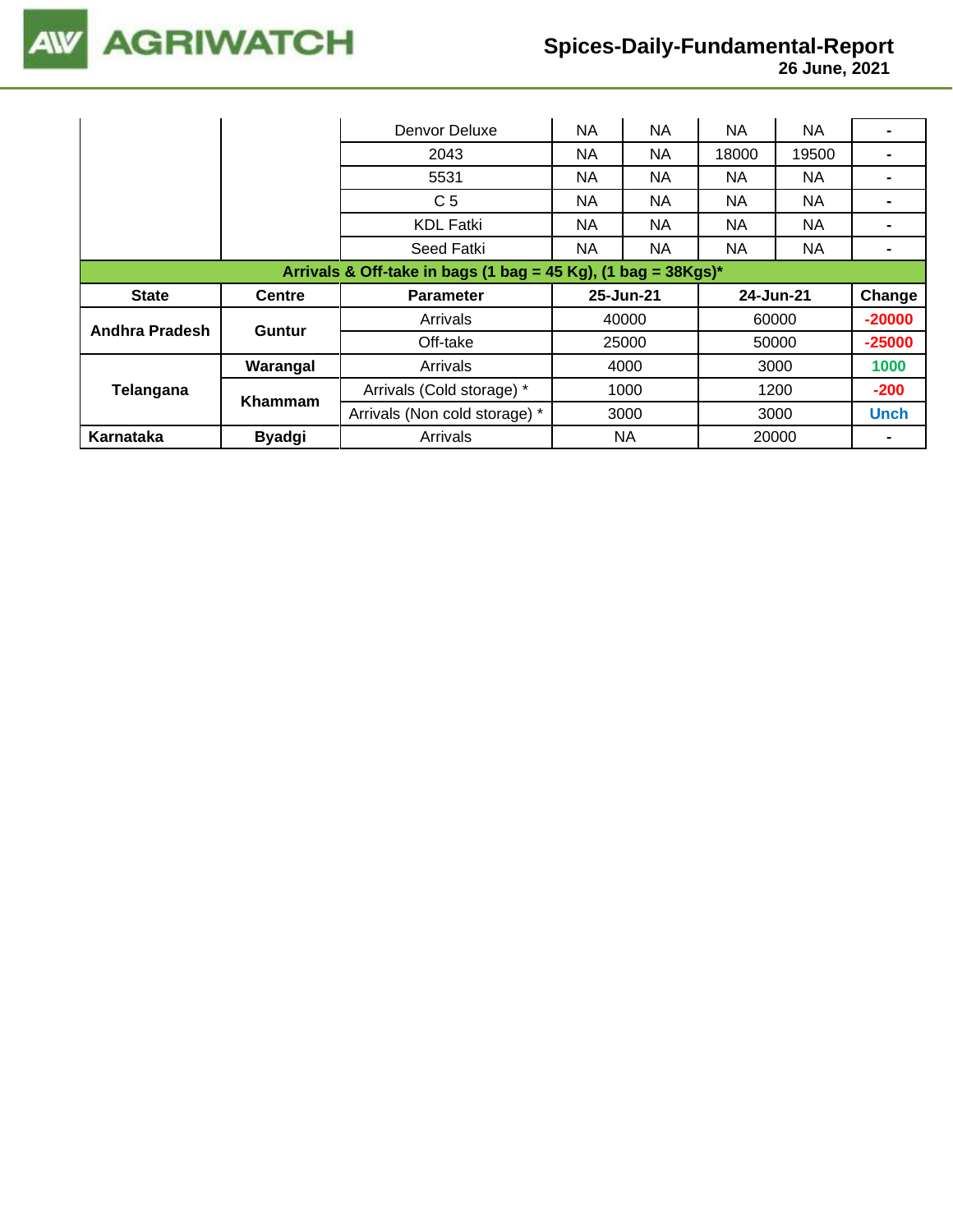

# **TURMERIC**

# **Fundamentals:**

# **Today's Update:**

- Continued steady sentiment witnessed in the Turmeric spot market on Friday.
- Turmeric sowing in Maharashtra and Telangana slowly started, till now 20 to 25% sowing completed.

- Expected lower production current year supported the prices in the spot market from lower levels.
- For the 2021-22 marketing period, Agriwatch expected 0.62 lakh MT ending stocks (with increasing exports and domestic consumption), which is lower than 0.98 lakh MT from last year, likely to support prices from the current level.
- Good domestic demand along with upcountry demand supported the prices.
- Agriwatch estimates, Turmeric all India production for 2021-22 is estimated at 4.46 lakh MT. Last year's production was 4.53 lakh MT.

| <b>Turmeric Spot Market Prices (Loose): (Rs/Qtl)</b> |                         |                                               |           |                |                              |  |  |
|------------------------------------------------------|-------------------------|-----------------------------------------------|-----------|----------------|------------------------------|--|--|
| <b>State</b>                                         | <b>Centre</b>           | Grade                                         | 25-Jun-21 | 24-Jun-21      | Change                       |  |  |
|                                                      |                         | Nizam quality                                 | 7600      | 7600           | <b>Unch</b>                  |  |  |
|                                                      | <b>Nizamabad</b>        | Double polish finger                          | 8500      | 8500           | <b>Unch</b>                  |  |  |
| Telangana                                            | <b>Benchmark market</b> | Gattah (unpolished)                           | 6800      | 6800           | <b>Unch</b>                  |  |  |
|                                                      |                         | Gattah (double polished)                      | 7900      | 7900           | <b>Unch</b>                  |  |  |
|                                                      | Warangal                | Finger                                        | 6600      | 6590           | 10                           |  |  |
|                                                      |                         | Round                                         | 6240      | 6190           | 50                           |  |  |
|                                                      |                         | Finger                                        | 8100      | 8000           | 100                          |  |  |
|                                                      | <b>Erode</b>            | Gattah                                        | 7600      | 7500           | 100                          |  |  |
|                                                      |                         | Sellem                                        | 9000      | 9000           | <b>Unch</b>                  |  |  |
| <b>Tamil Nadu</b>                                    | <b>Coimbatore</b>       | <b>Bulb</b>                                   | <b>NA</b> | <b>NA</b>      | $\qquad \qquad \blacksquare$ |  |  |
|                                                      |                         | Finger                                        | <b>NA</b> | <b>NA</b>      | $\blacksquare$               |  |  |
|                                                      | <b>Salem</b>            | <b>Bulb</b>                                   | <b>NA</b> | <b>NA</b>      |                              |  |  |
|                                                      |                         | Finger                                        | <b>NA</b> | <b>NA</b>      |                              |  |  |
|                                                      |                         | <b>Bulb</b>                                   | 5800      | 5800           | <b>Unch</b>                  |  |  |
| <b>Andhra Pradesh</b>                                | <b>Duggirala</b>        | Bilty                                         | 6322      | 6322           | <b>Unch</b>                  |  |  |
|                                                      |                         | Finger                                        | 6300      | 6300           | <b>Unch</b>                  |  |  |
|                                                      |                         | <b>Bilty</b>                                  | 6867      | 6867           | <b>Unch</b>                  |  |  |
|                                                      |                         | Rajpuri/Salem Finger                          | 12600     | 12600          | <b>Unch</b>                  |  |  |
|                                                      | Sangli                  | Rajpuri Medium                                | 9000      | 9000           | <b>Unch</b>                  |  |  |
|                                                      |                         | Desi Kadappa                                  | 7600      | 7600           | <b>Unch</b>                  |  |  |
|                                                      |                         | Salem Powder                                  | <b>NR</b> | <b>NR</b>      |                              |  |  |
|                                                      |                         | Mini Salem                                    | <b>NR</b> | <b>NR</b>      | $\blacksquare$               |  |  |
| <b>Maharashtra</b>                                   | <b>Basmat</b>           | Super Salem                                   | <b>NR</b> | <b>NR</b>      |                              |  |  |
|                                                      |                         | <b>Gattah Powder</b>                          | <b>NR</b> | $\blacksquare$ |                              |  |  |
|                                                      |                         | <b>Gattah Premium</b>                         | <b>NR</b> | <b>NR</b>      |                              |  |  |
|                                                      |                         | <b>Turmeric Finger Polished</b>               | 7400      | 7400           | <b>Unch</b><br><b>Unch</b>   |  |  |
|                                                      | <b>Nanded</b>           | <b>Turmeric Bulb Polished</b><br>6600<br>6600 |           |                |                              |  |  |
|                                                      |                         | <b>Turmeric Mix</b>                           | 6700      | 6700           | <b>Unch</b>                  |  |  |
|                                                      |                         | Gattah                                        | 8600      | 8600           | <b>Unch</b>                  |  |  |
| <b>Delhi</b>                                         | <b>Delhi</b>            | Mini Salem                                    | 9500      | 9500           | <b>Unch</b>                  |  |  |
|                                                      |                         | <b>Finger Single Polished</b>                 | 8600      | 8600           | <b>Unch</b>                  |  |  |
|                                                      |                         | <b>Finger Double Polished</b>                 | 9500      | 9500           | <b>Unch</b>                  |  |  |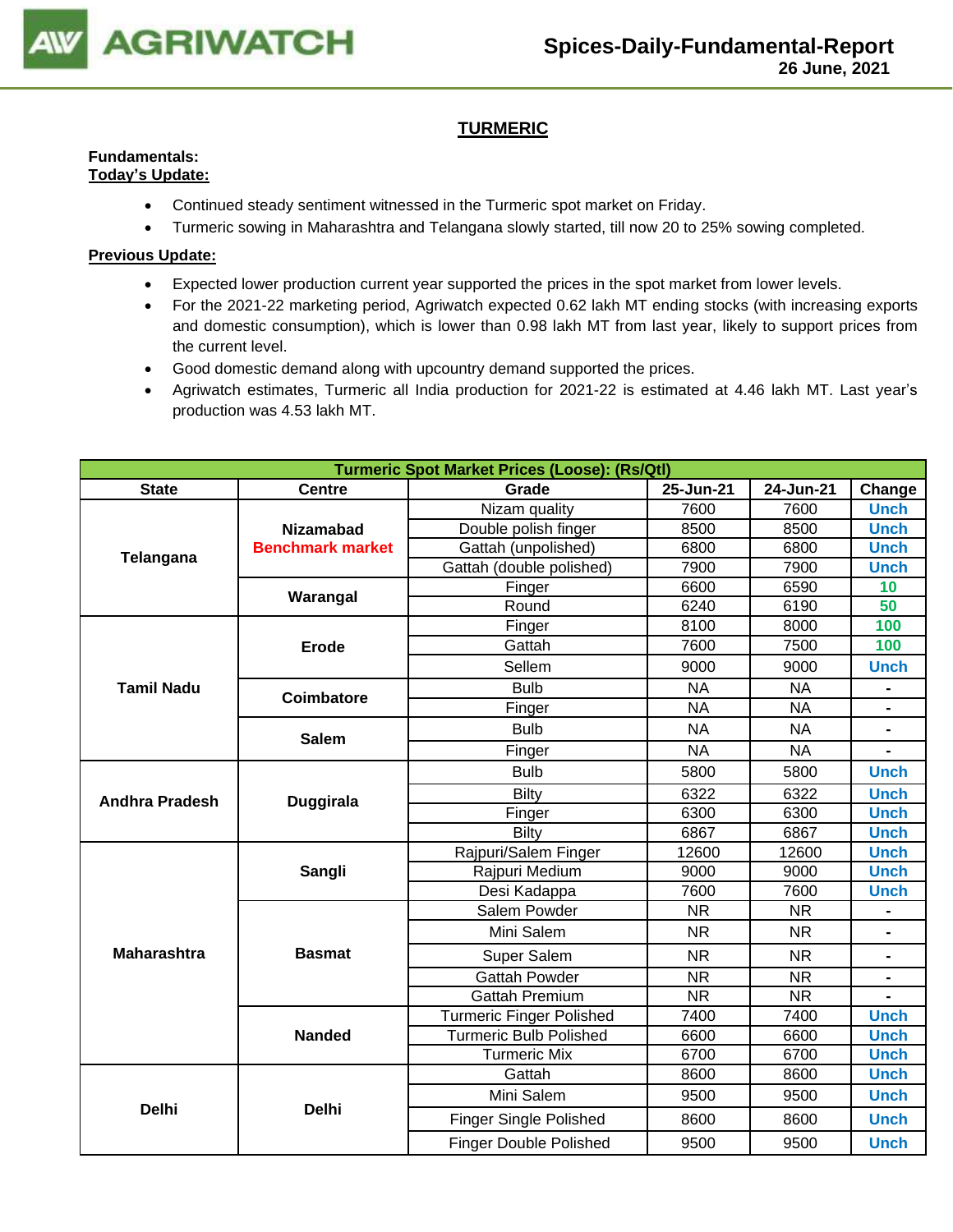

 **26 June, 2021**

| <b>State</b>          | Arrival & Off-take in bags $*(1 \text{ bag} = 75 \text{ Kg}),\#(1 \text{ bag} = 60 \text{ Kg})$ |                  |           |           |                      |  |  |  |
|-----------------------|-------------------------------------------------------------------------------------------------|------------------|-----------|-----------|----------------------|--|--|--|
|                       | <b>Centre</b>                                                                                   | <b>Parameter</b> | 25-Jun-21 | 24-Jun-21 | Change               |  |  |  |
|                       | <b>Nizamabad</b>                                                                                | Arrival          | 4000      | 5000      | $-1000$              |  |  |  |
| Telangana             |                                                                                                 | Off-take         | 4000      | 5000      | $-1000$              |  |  |  |
|                       | Warangal                                                                                        | Arrival          | 800       | 1000      | $-200$               |  |  |  |
|                       | Erode                                                                                           | Arrival          | <b>NA</b> | <b>NA</b> | $\blacksquare$       |  |  |  |
| Tamil Nadu            |                                                                                                 | Off-take         | NA.       | NA        |                      |  |  |  |
|                       | Coimbatore                                                                                      | Arrival          | <b>NA</b> | NA        |                      |  |  |  |
|                       | <b>Salem</b>                                                                                    | Arrival*         | <b>NA</b> | <b>NA</b> |                      |  |  |  |
| <b>Andhra Pradesh</b> | <b>Duggirala</b>                                                                                | Arrival*         | 20        | 15        | 5                    |  |  |  |
|                       | Sangli                                                                                          | Arrival#         | <b>NA</b> | <b>NA</b> |                      |  |  |  |
| <b>Maharashtra</b>    | <b>Basmat</b>                                                                                   | Arrival*         | <b>NR</b> | NR.       | -                    |  |  |  |
|                       | <b>Nanded</b>                                                                                   | <b>Arrival</b>   | 2500      | 2000      | 500                  |  |  |  |
|                       |                                                                                                 |                  |           |           | <b>Arrival * Qtl</b> |  |  |  |

## **NCDEX-FUTURES MARKET**

| <b>Turmeric</b> |       |      |      |      |       |               |             |        |           |
|-----------------|-------|------|------|------|-------|---------------|-------------|--------|-----------|
| <b>Contract</b> | +/-\$ | Open | High | Low  | Close | <b>Volume</b> | Vol. Change | Οl     | OI Change |
| July-21         | $+30$ | 7498 | 7588 | 7430 | 7510  | 1.810         | -540        | 10.565 | $-260$    |
| Aug-21          | +48   | 7602 | 7678 | 7532 | 7630  | 835           | 505         | 1,265  | 585       |
| <b>Sep-21</b>   |       | 7684 | 7684 | 7684 | 7684  |               |             |        |           |

| <b>Spread</b> | July-21 | Aug-21 | Sep-21 |
|---------------|---------|--------|--------|
| <b>Basis</b>  | 90      |        |        |
| July-21       |         | 120    |        |
| Aug-21        |         |        | 54     |

NB: Spot prices used for spread calculation is the basis Nizamabad for Nizam grade. Basis = Spot prices– Near month futures.

#### **NCDEX- STOCK POSITION**

| <b>Stocks</b>    | <b>Demat</b> | <b>In-Process</b> | <b>Total</b> |
|------------------|--------------|-------------------|--------------|
|                  | 24.06.2021   | 24.06.2021        | 24.06.2021   |
| <b>Sangli</b>    | 2328         |                   | 2328         |
| <b>Erode</b>     | $- -$        | $- -$             | $- -$        |
| <b>Nizamabad</b> | 1296         |                   | 1296         |
| Warangal         | $- -$        | $- -$             | $- -$        |
|                  |              |                   |              |

(**Quantity in MT)**

#### **NCDEX Turmeric EED Wise Stock Position (Qty in MT) on 21st June, 2021**

| <b>EED</b>  | Sangli (Desi<br>Cuddapah) | <b>Sangli</b><br>(Rajapore) | <b>Nizamabad</b> | <b>Nizamabad</b><br>(Farmer Polished) | <b>Basmat</b><br>(Salem) | <b>Total</b> |
|-------------|---------------------------|-----------------------------|------------------|---------------------------------------|--------------------------|--------------|
| 10-Aug-21   | $\sim$ $\sim$             | 701                         |                  | $\sim$ $\sim$                         | $- -$                    | 731          |
| 10-Sep-21   | $- -$                     | 317                         |                  | $\sim$ $\sim$                         | $- -$                    | 437          |
| 10-0ct-21   | $- -$                     | 238                         | 779              | $\sim$ $\sim$                         | $- -$                    | 1017         |
| $10-Nov-21$ | $\overline{\phantom{a}}$  | 902                         | 190              | $\overline{\phantom{a}}$              | $\sim$ $\sim$            | 1092         |
| 10-Dec-21   | $- -$                     | 169                         | 166              | ۰                                     |                          | 335          |
| Total       | $- -$                     | 2327                        | 1135             | $\sim$                                | $\sim$                   | 3462         |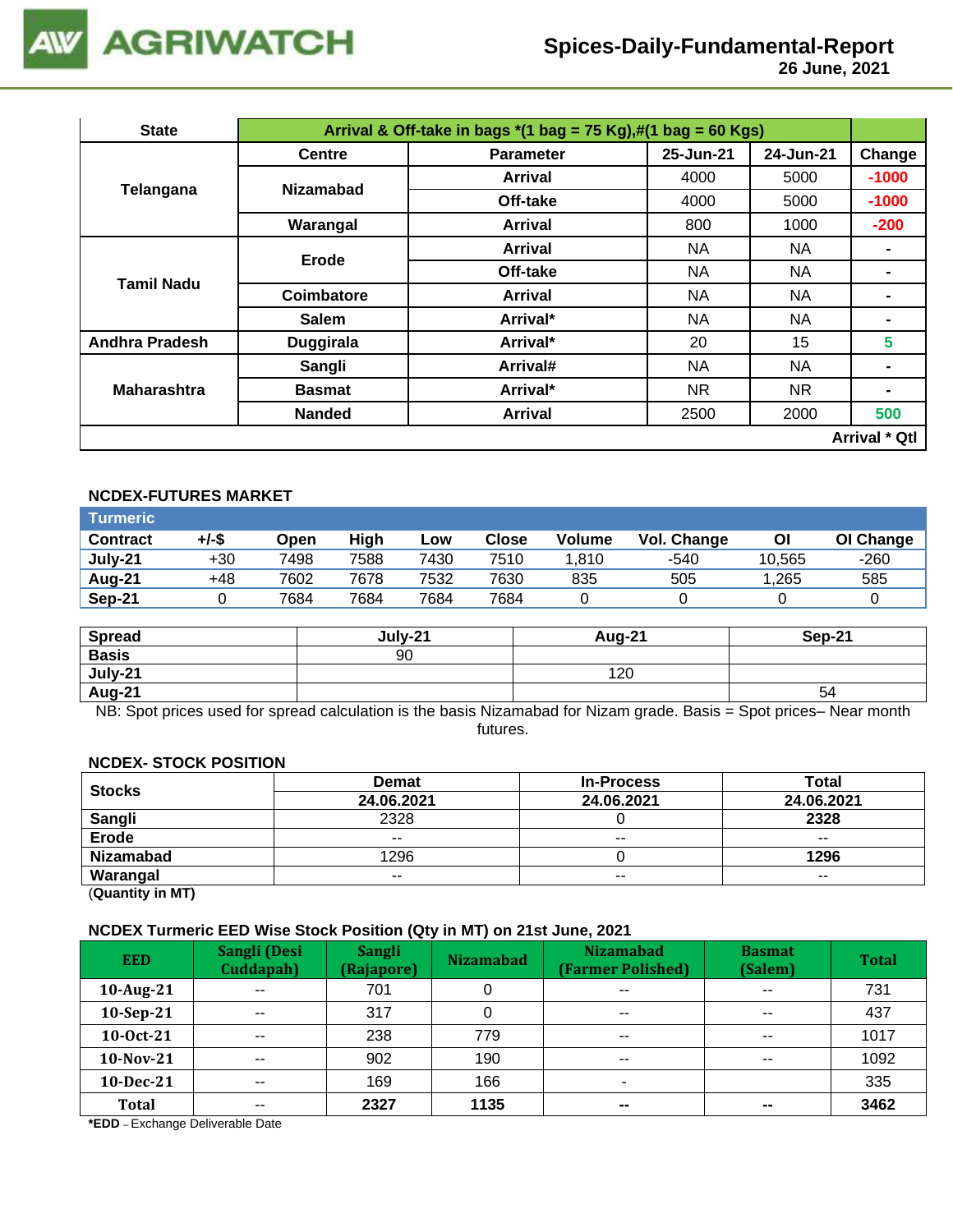

## **BLACK PEPPER**

# **Fundamentals:**

#### **Today's Update:**

- Continued steady to weak sentiment witnessed in the Black pepper market on Friday.
- Continuous increasing supply in the spot market put cap on prices.
- As of 25th June, new pepper 500 G/L traded at Rs.38,800/-qtl, Rs.100 down from the previous day.
- Vietnamese government has asked farmers not to expand the pepper crop to avoid oversupply in the market. Currently, Vietnam pepper prices moving in the range of 71,000 - 74,500 VND/kg compared to last year same period 49,500 - 51,000 VND/kg.
- Vietnam Pepper price today, continues to increase by 500-1,000 VND/kg. Currently, the purchase price ranges from 72,500 to 75,500 VND/kg. Specifically, Gia Lai province increased from 500 VND/kg to 72,500 VND/kg. Following is Dong Nai province with the price of 73,000 VND/kg, an increase of 1,000 VND/kg. Together with an increase of 500 VND/kg compared to yesterday, the two provinces of Dak Lak and Dak Nong are currently purchasing at 73,500 VND/kg. Similarly, after an increase of 500 - 1,000 VND/kg, the two provinces of Binh Phuoc and Ba Ria - Vung Tau traded at 74,500 VND/kg and 75,500 VND/kg respectively.
- Currently, the COVID-19 epidemic and extreme weather conditions have made pepper production in many countries difficult.
- In Malaysia, pepper farmers are now almost unable to harvest and sell their products to the market, even though it is the main time, due to the complicated harvest developments of the pandemic. In Brazil, pepper production is forecast to decline sharply in 2021 as the country is likely to face a severe drought from June to September. This is forecast to be the worst drought in 91 years.

- Current year, from 1st January 2021 to 23rd June 2021, Black pepper supply up by 18.57% due to increased production current year.
- As per trade information, Sri Lankan pepper production will increase by 25% in 2021 to 25,000 tons. Meanwhile, Sri Lanka's domestic pepper consumption is reported at only 12,000 tons. Therefore, the possibility of a large amount of Sri Lankan pepper imported into India is very high and put cap on prices.
- As per trade information, the amount of Sri Lankan pepper entered the domestic market from January to April 2021 was 4,000 tons, the highest level recorded in the past three years.
- According to VPA, the purchasing price of pepper in Dak Nong province is on an upward trend, currently fluctuating from 70,000 to 72,000 VND/kg, about 2 times higher than the previous time. Many farmers in the area have expanded the area of pepper trees. In the past 2 years, the price of pepper poles from 60,000- 70,000 VND/pillar is now doubled with the price of 120,000 VND/head. The price of pepper seeds before was 3,000 VND / pot, now it is increased from 5,000 to 6,000 VND / pot.
- According to the International Pepper Organization (IPC), Vietnam's 2021 pepper harvest will reach 180,000 MT, down 40,000 tons compared to the previous forecast, and 60,000 tons lower (down 25%) compared to with the 2020 harvest.
- Vietnam pepper exports decreased by 15.6% in volume over the same period in 2020, reaching 124,000 tons, from January to May. The average export price reaching 3,127 USD/ton, up 48.2% over the same period in 2020.
- According to International Pepper Organization (IPC), in 2021, global pepper production is expected to reach 555 thousand tons, down 21 thousand tons compared to 2020 (576 thousand tons).
- Global pepper exports in 2020 recorded a slight increase of 2% at 481 thousand tons. The top three exporters are Vietnam, Brazil and Indonesia with a total market share of 89%.
- Currently, Vietnam has completed the harvest of the new pepper season. Pepper output in this crop is estimated at 180,000 tons, down 25-30% from the previous year. Although the official number has not been announced.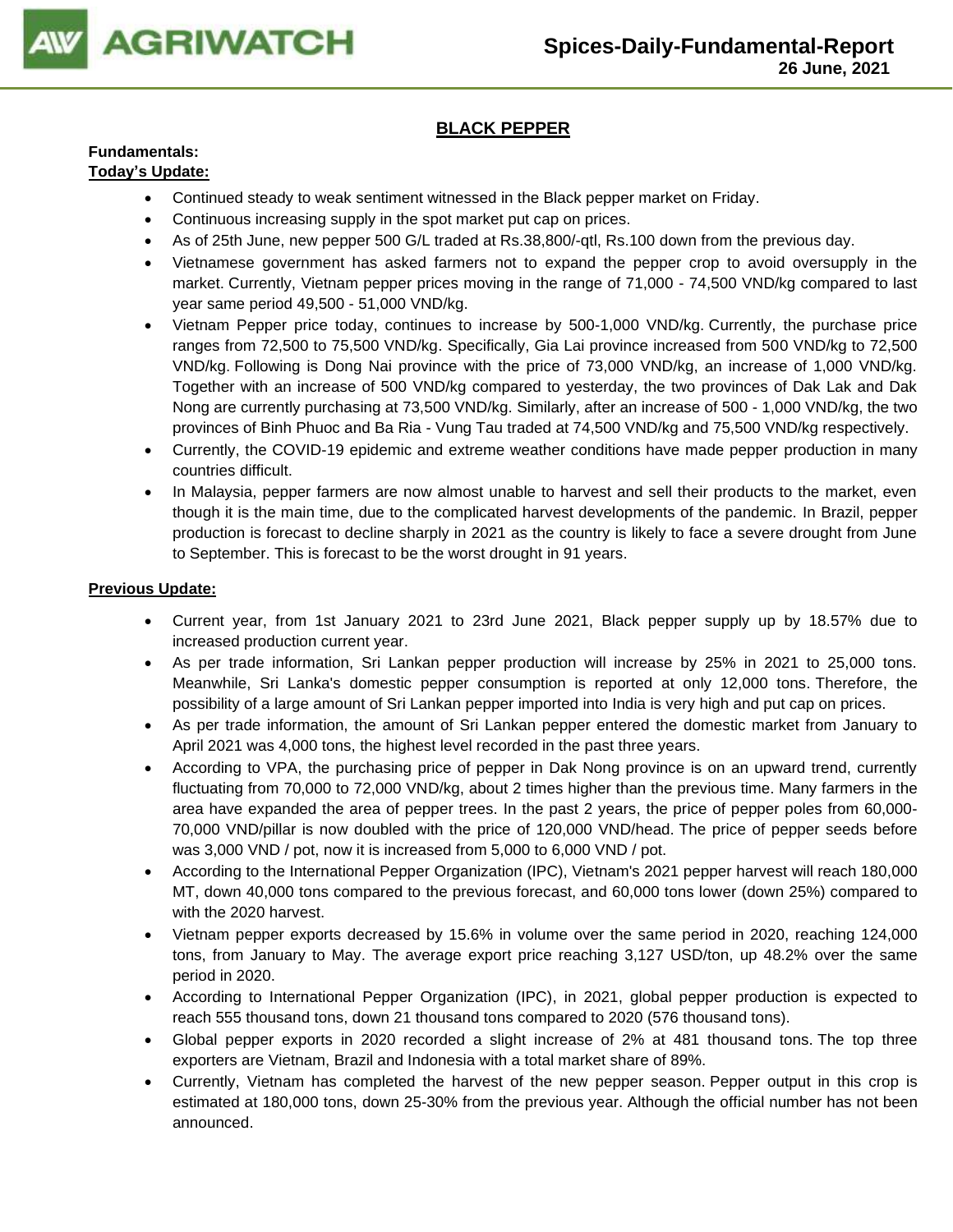**26 June, 2021**

| <b>Black Pepper Spot Market Prices (Loose): (Rs/Qtl)</b> |                         |                                        |           |           |             |  |  |  |
|----------------------------------------------------------|-------------------------|----------------------------------------|-----------|-----------|-------------|--|--|--|
| <b>State</b>                                             | <b>Centre</b>           | 24-Jun-21                              | Change    |           |             |  |  |  |
| Kerala                                                   | Kochi                   | Ungarbled                              | 39800     | 39900     | $-100$      |  |  |  |
|                                                          | <b>Benchmark market</b> | Garbled                                | 41800     | 41900     | $-100$      |  |  |  |
| Karnataka                                                | Chikkamagaluru          | Ungarbled                              | 39000     | 39000     | <b>Unch</b> |  |  |  |
| <b>Delhi</b>                                             | <b>New Delhi</b>        | Unpolished                             | 43000     | 43000     | <b>Unch</b> |  |  |  |
|                                                          |                         | Number 11.5                            | 46000     | 46000     | <b>Unch</b> |  |  |  |
|                                                          |                         | <b>Arrivals &amp; Off-take in Tons</b> |           |           |             |  |  |  |
| <b>State</b>                                             | <b>Centre</b>           | <b>Parameter</b>                       | 25-Jun-21 | 24-Jun-21 | Change      |  |  |  |
| Kerala                                                   | Kochi                   | Arrivals                               | 46        | 45.5      | 0.5         |  |  |  |
|                                                          |                         | Off-take                               | 46        | 45.5      | 0.5         |  |  |  |

| <b>Black Pepper FOB Prices (USD/MT)</b> |                                  |                          |                                           |                                                   |                                        |                              |  |  |  |
|-----------------------------------------|----------------------------------|--------------------------|-------------------------------------------|---------------------------------------------------|----------------------------------------|------------------------------|--|--|--|
| <b>Date</b>                             | <b>Brazil</b><br><b>ASTA 570</b> | ex Kochi<br>(India) ASTA | Lampung<br>(Indonesia)<br><b>ASTA 570</b> | <b>Kuching (Sarawak,</b><br><b>Malaysia) ASTA</b> | <b>Ho Chi Minh</b><br>(Vietnam) 500g/l | Ho Chi<br><b>Minh 550g/l</b> |  |  |  |
| 16/06/21                                | 4000                             | 5797                     | 3889                                      | 4985                                              | 4095                                   | 4135                         |  |  |  |
| 17/06/21                                | 4000                             | 5727                     | 3856                                      | 4985                                              | 4095                                   | 4135                         |  |  |  |
| 18/06/21                                | 4000                             | 5733                     | 3849                                      | 4985                                              | 4095                                   | 4135                         |  |  |  |
| 21/06/21                                | 4000                             | 5974                     | 3836                                      | 4985                                              | 4095                                   | 4135                         |  |  |  |
| 22/06/21                                | 4000                             | 5674                     | 3844                                      | 4985                                              | 4095                                   | 4135                         |  |  |  |
| 23/06/21                                | 4000                             | 5677                     | 3836                                      | 4985                                              | 4095                                   | 4135                         |  |  |  |
| 24/06/21                                | 4000                             | 5648                     | 3834                                      | 4985                                              | 4095                                   | 4135                         |  |  |  |
| 25/06/21                                | 4000                             | --                       | 3838                                      | 4985                                              | 4095                                   | 4135                         |  |  |  |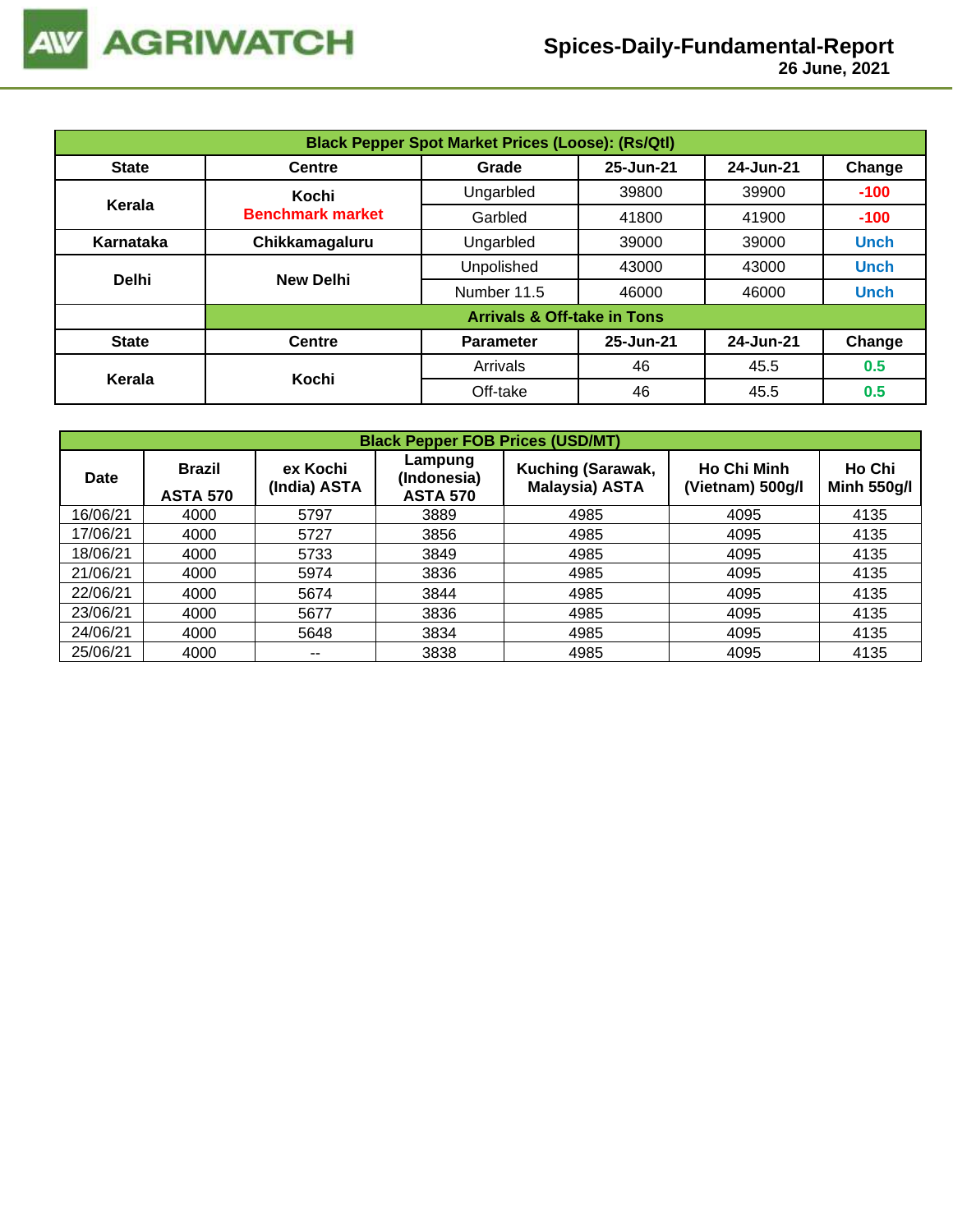

## **JEERA (CUMIN SEED)**

#### **Fundamentals: Today's Update:**

- Steady to weak sentiment witnessed in Jeera Unjha spot market on Friday.
- Currently, due to coronavirus fear buyers are reported uncertain for upcoming market condition, so they are avoiding going for higher buying. However, as Jeera prices reported lower compared to last year, domestic buyers and exporters may active in the spot market in the coming days.

- In Unjha benchmark market new crop supply reported at around 15,000 to 20,000 bags on an average daily basis.
- Export demand continuing at the Unjha spot market.
- *As per the Agriwatch production estimate, Jeera production for 2021-22 (marketing period) is estimated at 391,801 MT (around 71 lakh bags each of 55 kg) compared to last year's 451,451 MT (82 lakh bags).*

| Jeera (Cumin Seed) Spot Market Prices (Loose): (Rs/Qtl) |                                  |                                            |           |           |                      |  |  |  |
|---------------------------------------------------------|----------------------------------|--------------------------------------------|-----------|-----------|----------------------|--|--|--|
| <b>State</b>                                            | <b>Centre</b>                    | Grade                                      | 25-Jun-21 | 24-Jun-21 | Change               |  |  |  |
|                                                         |                                  | Local                                      | 12300     | 12300     | <b>Unch</b>          |  |  |  |
|                                                         | Unjha<br><b>Benchmark market</b> | <b>NCDEX Quality</b>                       | 13700     | 13700     | <b>Unch</b>          |  |  |  |
|                                                         |                                  | Poojari type /Machine Cut                  | 14600     | 14600     | <b>Unch</b>          |  |  |  |
|                                                         |                                  | 1% Singapore                               | <b>NR</b> | <b>NR</b> |                      |  |  |  |
|                                                         | <b>Mundra Port (FoR)</b>         | 2% Singapore                               | <b>NR</b> | <b>NR</b> |                      |  |  |  |
| Gujarat                                                 |                                  | 1 % European                               | <b>NR</b> | <b>NR</b> |                      |  |  |  |
|                                                         |                                  | 2% European                                | <b>NR</b> | <b>NR</b> |                      |  |  |  |
|                                                         | Rajkot                           | Local                                      | 12825     | 12825     | <b>Unch</b>          |  |  |  |
|                                                         | Patan                            | Local                                      | 12355     | 12355     | <b>Unch</b>          |  |  |  |
|                                                         | <b>Dhrol</b>                     | Local                                      | <b>NA</b> | <b>NA</b> |                      |  |  |  |
|                                                         | Gondal                           | Local                                      | 12905     | 12905     | <b>Unch</b>          |  |  |  |
| Rajasthan                                               | Jodhpur                          | Local                                      | 12200     | 12700     | $-500$               |  |  |  |
|                                                         | <b>Merta City</b>                | Local                                      | 14300     | 14500     | $-200$               |  |  |  |
|                                                         | <b>Nagaur</b>                    | Local                                      | 12800     | 13000     | $-200$               |  |  |  |
|                                                         | <b>Anandpur Kalu</b>             | Local                                      | 13000     | 13000     | <b>Unch</b>          |  |  |  |
| <b>Delhi</b>                                            | <b>New Delhi</b>                 | Ganesh                                     | 14400     | 14500     | $-100$               |  |  |  |
|                                                         |                                  | Poojari type / Machine Cut                 | 15700     | 15800     | $-100$               |  |  |  |
|                                                         |                                  | Arrival & Off-take in bags (1 bag = 55 kg) |           |           |                      |  |  |  |
| <b>State</b>                                            | <b>Centre</b>                    | <b>Parameter</b>                           | 25-Jun-21 | 24-Jun-21 | Change               |  |  |  |
|                                                         | Unjha                            | Arrival                                    | 3000      | 4000      | $-1000$              |  |  |  |
|                                                         |                                  | Off-take                                   | 3000      | 4000      | $-1000$              |  |  |  |
| Gujarat                                                 | Rajkot                           | Arrival*                                   | 450       | 450       | <b>Unch</b>          |  |  |  |
|                                                         | Patan                            | Arrival*                                   | 116       | 116       | <b>Unch</b>          |  |  |  |
|                                                         | <b>Dhrol</b>                     | Arrival*                                   | <b>NA</b> | <b>NA</b> |                      |  |  |  |
|                                                         | <b>Gondal</b>                    | Arrival                                    | 879       | 711       | 168                  |  |  |  |
|                                                         | Jodhpur                          | Arrival                                    | 1200      | 1000      | 200                  |  |  |  |
|                                                         | <b>Merta City</b>                | Arrival                                    | 4000      | 3500      | 500                  |  |  |  |
| Rajasthan                                               | <b>Nagaur</b>                    | Arrival                                    | 1500      | 1200      | 300                  |  |  |  |
|                                                         | <b>Anandpur Kalu</b>             | Arrival                                    | 300       | 200       | 100                  |  |  |  |
|                                                         |                                  |                                            |           |           | <b>Arrival * Qtl</b> |  |  |  |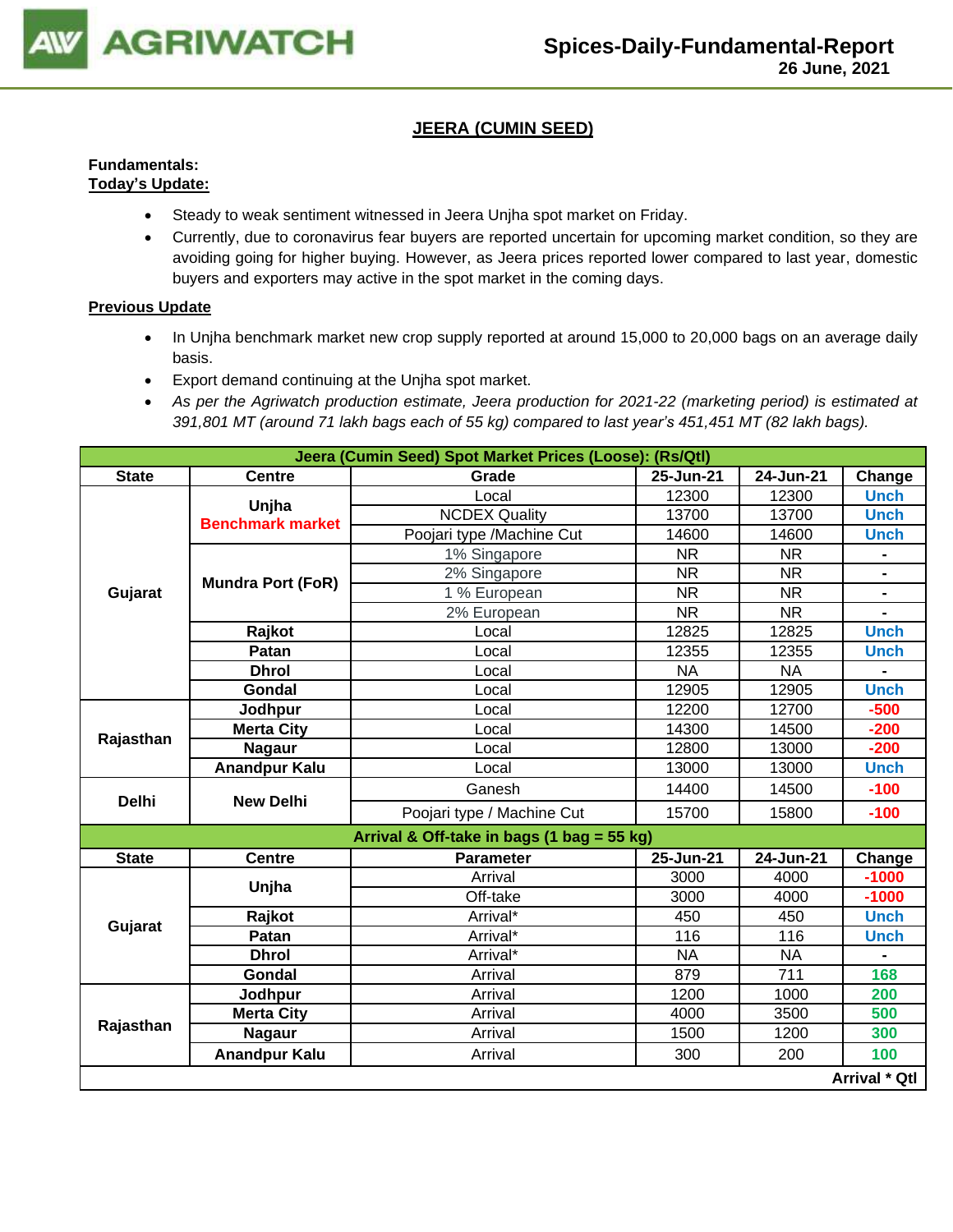#### **NCDEX-FUTURES MARKET**

| <b>Jeera (Cumin Seed)</b> |        |       |       |       |       |        |                    |       |           |
|---------------------------|--------|-------|-------|-------|-------|--------|--------------------|-------|-----------|
| <b>Contract</b>           | +/-\$  | Open  | High  | LOW   | Close | Volume | <b>Vol. Change</b> | ΟI    | OI Change |
| July-21                   | $+185$ | 13370 | 13580 | 13350 | 13580 | 1.293  | 435                | 6.189 | 6.666     |
| Aug-21                    | $+160$ | 13535 | 13720 | 13500 | 13680 | 453    | 63                 | 924   | 222       |
| <b>Sep-21</b>             |        | 13645 | 13645 | 13645 | 13645 |        |                    |       |           |

| <b>Spread</b> | July-21 | <b>Aug-21</b> | Sep-21 |
|---------------|---------|---------------|--------|
| <b>Basis</b>  | 120     |               |        |
| July-21       |         | 100           |        |
| <b>Aug-21</b> |         |               | $-35$  |

NB: Spread was done by taking Spot prices at Unjha or NCDEX Quality. Basis = Spot prices– Near month futures.

## **NCDEX- STOCK POSITION**

| <b>Stocks</b>                                                                                                                                                                                                                                                                                               | <b>Demat</b> | <b>In-Process</b> | Total          |
|-------------------------------------------------------------------------------------------------------------------------------------------------------------------------------------------------------------------------------------------------------------------------------------------------------------|--------------|-------------------|----------------|
|                                                                                                                                                                                                                                                                                                             | 24.06.2021   | 24.06.2021        | 24.06.2021     |
| Jodhpur                                                                                                                                                                                                                                                                                                     | $- -$        | $- -$             | $\blacksquare$ |
| Unjha                                                                                                                                                                                                                                                                                                       | 4677         |                   | 4677           |
| $\mathbf{r}$ , $\mathbf{r}$ , $\mathbf{r}$ , $\mathbf{r}$ , $\mathbf{r}$ , $\mathbf{r}$ , $\mathbf{r}$ , $\mathbf{r}$ , $\mathbf{r}$ , $\mathbf{r}$ , $\mathbf{r}$ , $\mathbf{r}$ , $\mathbf{r}$ , $\mathbf{r}$ , $\mathbf{r}$ , $\mathbf{r}$ , $\mathbf{r}$ , $\mathbf{r}$ , $\mathbf{r}$ , $\mathbf{r}$ , |              |                   |                |

(**Quantity in MT)**

# **NCDEX Jeera (Cumin Seed) EED Wise Stock Position Qty in MT on 21st June, 2021**

| <b>EED</b>   | <b>Jodhpur</b> | <b>Unjha</b> | Total |
|--------------|----------------|--------------|-------|
| 10-Sep-21    | $\sim$ $\sim$  | 1466         | 1466  |
| 10-Oct-21    | $- -$          | 2669         | 2669  |
| 10-Nov-21    | $- -$          | 329          | 329   |
| 10-Dec-21    | $- -$          | 234          | 234   |
| <b>Total</b> | $\sim$ $\sim$  | 4698         | 4698  |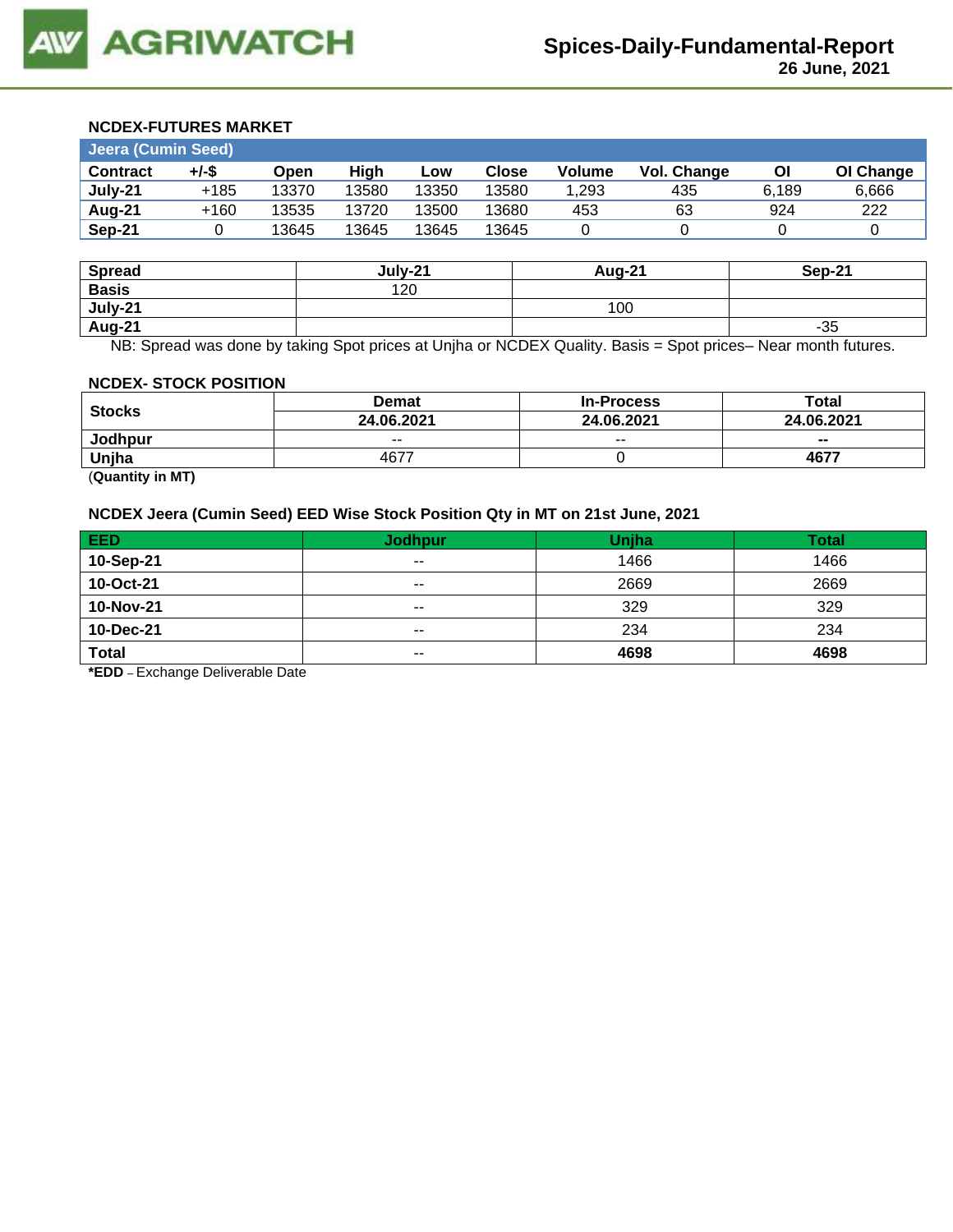

# **CARDAMOM**

#### **Fundamentals**

#### **Today's Update:**

- Steady sentiment witnessed in Delhi Cardamom spot market on Friday.
- Subdued demand in the upcountry markets has hit the sales and liquidity for buying in the consuming centers of Delhi, Rajasthan, Madhya Pradesh, Uttar Pradesh etc. in the second wave of Covid.
- India's production for the coming marketing year 2021-22 (which will start from August officially) expected better around 30,000 MT also put the cap on prices.

- Currently, Spice Board has been suspended Cardamom e-auctions in Idukki, Kerala and Bodinayakkanur in Tamil Nadu due to Covid-19. Around 95 per cent of the planters are depending on auctions to get a fair price for their produce.
- As per trade information, private sales are happening through farm gate level, but it is not helping the traders to receive the desired grades and quantity.
- Cardamom planters were received higher prices last two years, therefore, they are taking care of their plants and favourable weather condition, is the main reason for expecting good crop in the coming year.
- As we expected earlier, the new Cardamom supply pressurizes the prices from higher levels due to increased production.
- Agriwatch estimates for 2020-21, India's Cardamom production would be around 22,000 23,000 MT, due to favourable weather conditions. Last year it was 19,000 – 20,000 MT.

| <b>Small Cardamom Spot Market Prices (Loose): (Rs/Kg)</b> |                         |                                            |           |           |             |  |  |
|-----------------------------------------------------------|-------------------------|--------------------------------------------|-----------|-----------|-------------|--|--|
| <b>State</b>                                              | <b>Auction Price</b>    |                                            | 25-Jun-21 | 24-Jun-21 | Change      |  |  |
| Kerala                                                    | <b>Kumily</b>           | <b>Max price</b>                           | <b>NA</b> | <b>NA</b> |             |  |  |
|                                                           | <b>Benchmark market</b> | Avg. Price                                 | <b>NA</b> | <b>NA</b> | Ξ.          |  |  |
|                                                           |                         | <b>Medium</b>                              | 1100      | 1100      | <b>Unch</b> |  |  |
|                                                           |                         | 6.5 (Bold)                                 | 1200      | 1200      | <b>Unch</b> |  |  |
| <b>Delhi</b>                                              | <b>New Delhi</b>        | 7 (Bold)                                   | 1400      | 1400      | <b>Unch</b> |  |  |
|                                                           |                         | 7.5 (Bold)                                 | 1700      | 1700      | <b>Unch</b> |  |  |
|                                                           |                         | 8 (Bold)                                   | 2000      | 2000      | <b>Unch</b> |  |  |
|                                                           |                         | Large Cardamom Spot Market Prices: (Rs/Kg) |           |           |             |  |  |
|                                                           | Singtam                 | <b>Badadana</b>                            | NA.       | <b>NA</b> | -           |  |  |
| <b>Sikkim</b>                                             | Singtam                 | Chotadana                                  | NA.       | <b>NA</b> | -           |  |  |
|                                                           | Gangtok                 | <b>Badadana</b>                            | <b>NA</b> | <b>NA</b> | Ξ.          |  |  |
|                                                           | Gangtok                 | Chotadana                                  | NA        | <b>NA</b> | -           |  |  |
| <b>West Bengal</b>                                        | <b>Siliguri</b>         | <b>Badadana</b>                            | NA.       | <b>NA</b> | -           |  |  |
|                                                           | <b>Siliguri</b>         | Chotadana                                  | NA        | <b>NA</b> | -           |  |  |
| Arrival & Off-take in Kg                                  |                         |                                            |           |           |             |  |  |
| <b>State</b>                                              | <b>Parameter</b>        | <b>Centre</b>                              | 25-Jun-21 | 24-Jun-21 | Change      |  |  |
| Kerala                                                    | <b>Kumily</b>           | <b>Arrivals</b>                            | <b>NA</b> | <b>NA</b> |             |  |  |
|                                                           |                         | Off-take                                   | <b>NA</b> | <b>NA</b> |             |  |  |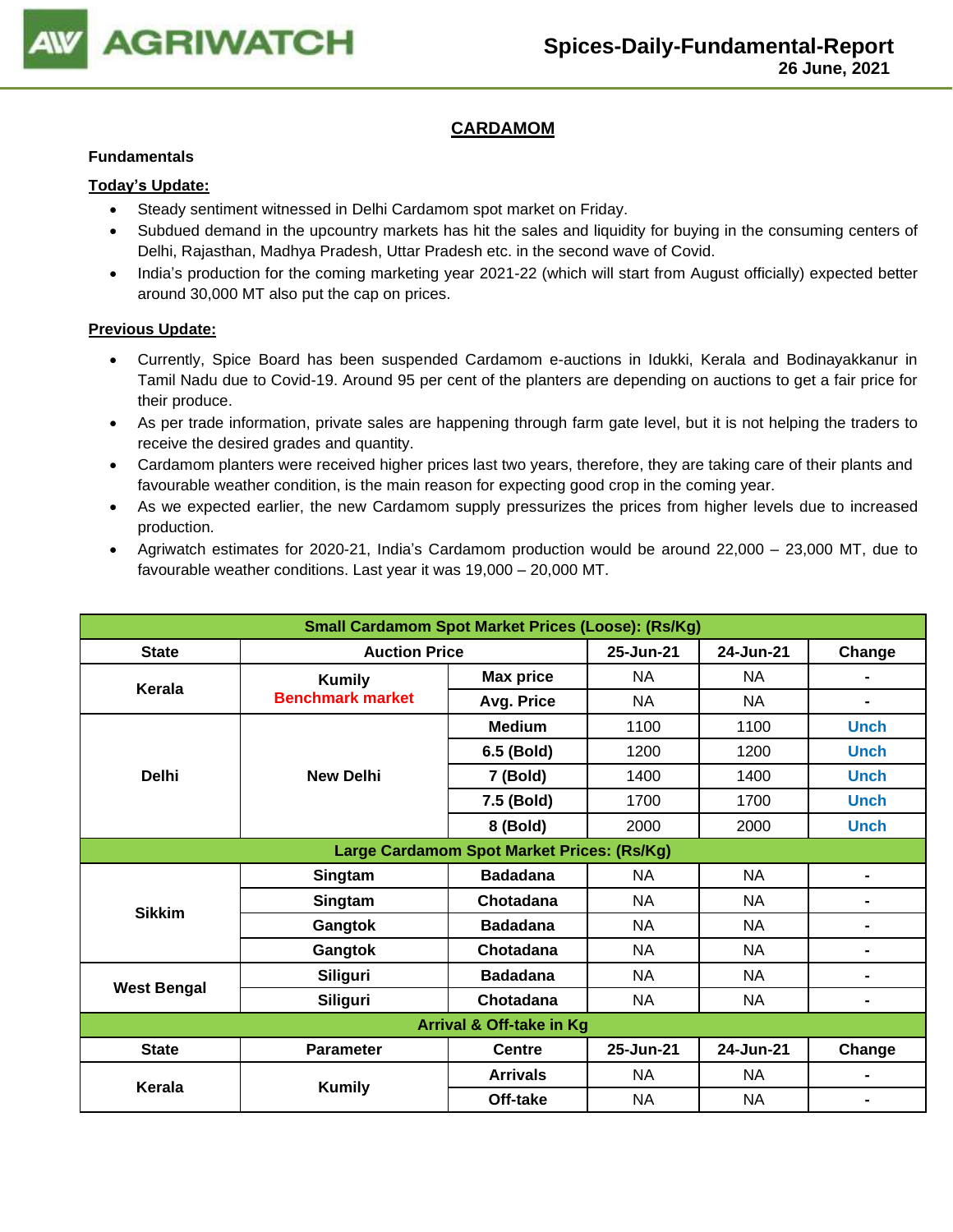

#### **MCX-FUTURES MARKET**

| <b>Cardamom</b> |       |       |       |       |              |                          |             |       |                          |
|-----------------|-------|-------|-------|-------|--------------|--------------------------|-------------|-------|--------------------------|
| <b>Contract</b> | +/-\$ | Open  | High  | Low   | <b>Close</b> | <b>Volume</b>            | Vol. Change | O     | OI Change                |
| July-21         | $- -$ | $- -$ | $- -$ | $- -$ | $- -$        | $- -$                    | $- -$       | $- -$ | $\overline{\phantom{a}}$ |
| Aug-21          | $- -$ | $- -$ | $- -$ | $- -$ | $- -$        | $- -$                    | $- -$       | $- -$ | $- -$                    |
| Sep-21          | $- -$ | $-$   | $- -$ | $- -$ | $- -$        | $\overline{\phantom{a}}$ | $- -$       | $- -$ | $- -$                    |

| <b>Spread</b> | July-21                                        | <b>Aug-21</b>            | Sep-21                   |
|---------------|------------------------------------------------|--------------------------|--------------------------|
| <b>Basis</b>  | $\hspace{0.1mm}-\hspace{0.1mm}-\hspace{0.1mm}$ | $\overline{\phantom{a}}$ | $\overline{\phantom{a}}$ |
| July-21       | $\overline{\phantom{a}}$                       | $-$                      | $\overline{\phantom{a}}$ |
| Aug-21        | $\hspace{0.1mm}-\hspace{0.1mm}-\hspace{0.1mm}$ | $\overline{\phantom{a}}$ | $\overline{\phantom{a}}$ |

NB: Spread was done by taking Spot prices of Average quality prices. Basis = Spot prices– Near month futures.

#### **MCX- STOCK POSITION**

| <b>Stocks</b> | <b>Demat</b>             | <b>In-Process</b> | Total                    |  |
|---------------|--------------------------|-------------------|--------------------------|--|
|               | 24.06.2021               | 24.06.2021        | 24.06.2021               |  |
| Vandanmedu    | $\overline{\phantom{0}}$ | -                 | $\overline{\phantom{0}}$ |  |
| T.N.(Bodi)    | $- -$                    | $-$               | $-$                      |  |
| (0.00011)     |                          |                   |                          |  |

(**Quantity in MT)**

#### **MCX Cardamom EED Wise Stock Position Qty in MT on 21st June, 2021**

| ccn<br>rе      | Vandanmedu <sup> </sup> | $\overline{a}$ . The set of $\overline{a}$<br>$\sqrt{2}$<br>$ -$<br>a an a | Total |
|----------------|-------------------------|----------------------------------------------------------------------------|-------|
| --             | --                      | --                                                                         | $-$   |
| $\blacksquare$ | $- -$                   | $- -$                                                                      | $-$   |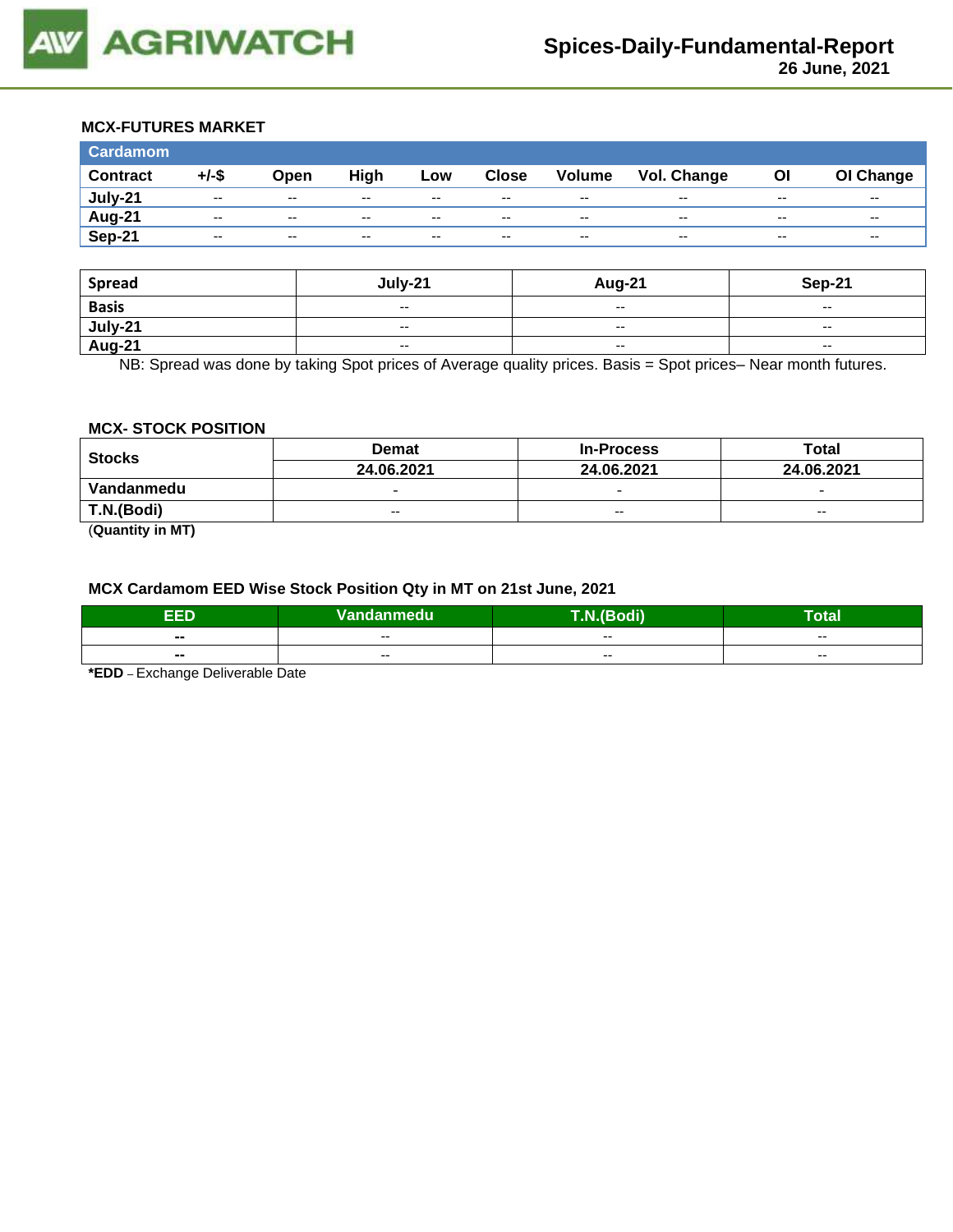

## **CORIANDER SEED**

# **Fundamentals:**

# **Today's Update:**

• Steady to weak sentiment witnessed in Coriander spot market on Friday.

- Coriander spot market reopened on yesterday after coronavirus lockdown, rest markets likely to reopen from the second week of June.
- Buyers are likely to be active further from the current level to go for active buying as ending stocks slowly come down.
- *Agriwatch estimates lower ending stocks for 2021-22 (marketing year) likely to support Coriander prices in the coming days.*
- *As per Agriwatch production estimate, Coriander production for 2021-22 (marketing year) is estimated at 342,435 MT (85 lakh bags) compared to last year's 352,316 MT (88 lakh bags, 1 bag = 40 kg).*
- We expect the 2021-22 marketing year likely to be good for Coriander.

| <b>Coriander Spot Market Prices (Loose): (Rs/Qtl)</b> |                               |               |           |           |                          |  |  |
|-------------------------------------------------------|-------------------------------|---------------|-----------|-----------|--------------------------|--|--|
| <b>State</b>                                          | <b>Centre</b>                 | Grade (New)   | 25-Jun-21 | 24-Jun-21 | Change                   |  |  |
|                                                       |                               | Eagle         | 6500      | 6500      | <b>Unch</b>              |  |  |
|                                                       | Kota<br><b>Benchmark</b>      | Eagle(Split)  | 6800      | 6800      | <b>Unch</b>              |  |  |
|                                                       | market                        | Badami        | 6200      | 6200      | <b>Unch</b>              |  |  |
|                                                       |                               | Badami(Split) | 6500      | 6500      | <b>Unch</b>              |  |  |
|                                                       |                               | Eagle         | 6400      | <b>NA</b> |                          |  |  |
|                                                       |                               | Eagle(Split)  | 6400      | <b>NA</b> | $\overline{\phantom{0}}$ |  |  |
|                                                       | Ramganj                       | Badami        | 6100      | <b>NA</b> | -                        |  |  |
| Rajasthan                                             |                               | Badami(Split) | 6100      | <b>NA</b> |                          |  |  |
|                                                       |                               | Scooter       | 7400      | <b>NA</b> | $\blacksquare$           |  |  |
|                                                       | <b>Baran</b>                  | Eagle         | 6000      | 6100      | $-100$                   |  |  |
|                                                       |                               | Badami        | 5800      | 5900      | $-100$                   |  |  |
|                                                       |                               | Eagle         | <b>NA</b> | <b>NA</b> | $\blacksquare$           |  |  |
|                                                       | <b>Bhawani</b>                | Badami        | <b>NA</b> | <b>NA</b> | $\overline{a}$           |  |  |
|                                                       |                               | Scooter       | <b>NA</b> | <b>NA</b> | $\overline{\phantom{0}}$ |  |  |
|                                                       |                               | Double Paroot | <b>NA</b> | <b>NA</b> | $\blacksquare$           |  |  |
|                                                       |                               | Badami        | 5700      | 5800      | $-100$                   |  |  |
|                                                       | Guna                          | Eagle         | 6100      | 6200      | $-100$                   |  |  |
| <b>Madhya Pradesh</b>                                 |                               | Scooter       | 6500      | 6500      | <b>Unch</b>              |  |  |
|                                                       |                               | Badami        | <b>NA</b> | <b>NA</b> | L,                       |  |  |
|                                                       | <b>Neemuch</b>                | Eagle         | <b>NA</b> | <b>NA</b> | $\blacksquare$           |  |  |
|                                                       |                               | Scooter       | <b>NA</b> | <b>NA</b> | $\blacksquare$           |  |  |
| Gujarat                                               | <b>Gondal</b>                 | Badami        | 6455      | 6205      | 250                      |  |  |
|                                                       |                               | Eagle         | 7005      | 7250      | $-245$                   |  |  |
|                                                       |                               | Eagle (Dal)   | 8500      | 8500      | <b>Unch</b>              |  |  |
| <b>Delhi</b>                                          | <b>Khari Baoli</b><br>(Delhi) | Eagle         | 10100     | 10100     | <b>Unch</b>              |  |  |
|                                                       |                               | Scooter       | 12500     | 12500     | <b>Unch</b>              |  |  |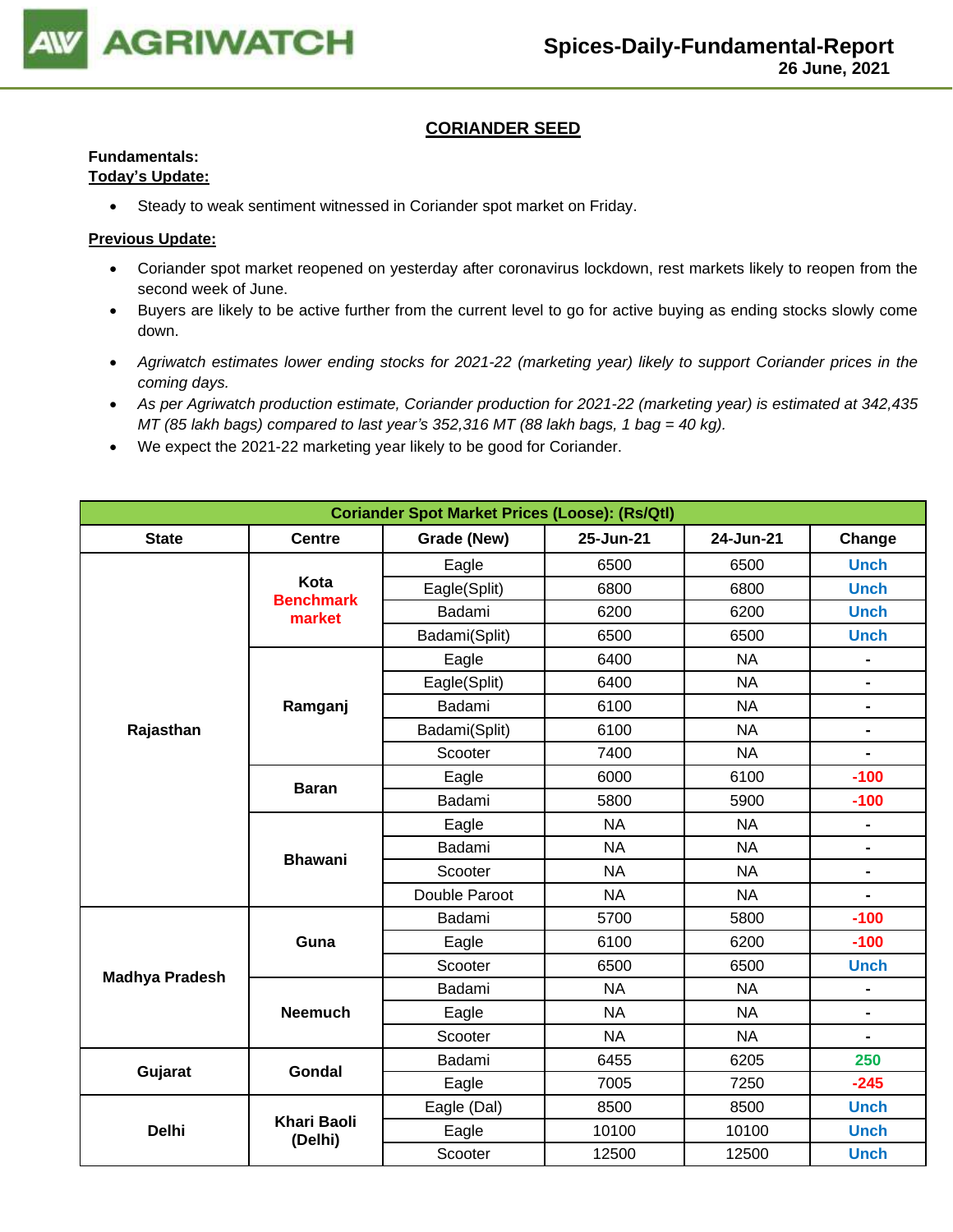

 **26 June, 2021**

| Arrival & Off-take in bags (1 bag = 40 kg) |                |               |           |           |                |  |  |
|--------------------------------------------|----------------|---------------|-----------|-----------|----------------|--|--|
| <b>State</b>                               |                | <b>Centre</b> | 25-Jun-21 | 24-Jun-21 | Change         |  |  |
|                                            | Kota           |               | 1000      | 1000      | <b>Unch</b>    |  |  |
|                                            |                | Offtake       | 1000      | 1000      | <b>Unch</b>    |  |  |
|                                            | Ramganj        | Arrival       | 5000      | <b>NA</b> | $\blacksquare$ |  |  |
| Rajasthan                                  |                | Offtake       | 5000      | <b>NA</b> | $\blacksquare$ |  |  |
|                                            | <b>Baran</b>   | Arrival       | 1800      | 1500      | 300            |  |  |
|                                            |                | Offtake       | 1800      | 1500      | 300            |  |  |
|                                            | <b>Bhawani</b> | Arrival       | <b>NA</b> | <b>NA</b> | $\blacksquare$ |  |  |
|                                            |                | Offtake       | <b>NA</b> | <b>NA</b> | $\blacksquare$ |  |  |
|                                            | Guna           | Arrival       | 6000      | 8000      | $-2000$        |  |  |
| <b>Madhya Pradesh</b>                      |                | Offtake       | 6000      | 8000      | $-2000$        |  |  |
|                                            |                | Arrival       | <b>NA</b> | <b>NA</b> | $\blacksquare$ |  |  |
|                                            | <b>Neemuch</b> | Offtake       | <b>NA</b> | <b>NA</b> | ۰              |  |  |

#### **NCDEX-FUTURES MARKET**

| <b>Coriander</b> |       |      |      |      |       |        |             |       |           |
|------------------|-------|------|------|------|-------|--------|-------------|-------|-----------|
| <b>Contract</b>  | +/-\$ | Open | High | Low  | Close | Volume | Vol. Change | ΟI    | OI Change |
| July-21          | +84   | 6736 | 6788 | 6672 | 6780  | 1.255  | 720         | 7,050 | -740      |
| Aug-21           | +104  | 6782 | 6860 | 6722 | 6860  | 540    | 320         | 985   | 485       |
| Sep-21           |       | 6816 | 6816 | 6816 | 6816  |        |             |       |           |

| <b>Spread</b>  | July-21 | Aug-21 | Sep-21 |
|----------------|---------|--------|--------|
| <b>Basis</b>   | $-280$  |        |        |
| <b>July-21</b> |         | 80     |        |
| <b>Aug-21</b>  |         |        | -44    |

NB: Spread was done by taking Spot prices of Average quality prices at Kota. Basis = Spot prices– Near month futures

#### **NCDEX- STOCK POSITION**

| <b>Stocks</b>           | <b>Demat</b> | <b>In-Process</b> | Total      |
|-------------------------|--------------|-------------------|------------|
|                         | 24.06.2021   | 24.06.2021        | 24.06.2021 |
| <b>Baran</b>            |              | -                 |            |
| Gondal                  | 4605         | ιU                | 4615       |
| Kota                    | 455          |                   | 455        |
| Ramganj                 |              |                   |            |
| (0.1222, 0.0122, 0.000) |              |                   |            |

(**Quantity in MT)**

#### **NCDEX Coriander EED Wise Stock Position Qty in MT on 21st June, 2021**

| <b>EED</b>   | Gondal | <b>Kota</b> | Ramganj Mandi | <b>Total</b> |
|--------------|--------|-------------|---------------|--------------|
| $10-Sep-21$  | 467    | 435         | $\sim$ $\sim$ | 902          |
| 10-0ct-21    | 2754   | 10          | $\sim$ $\sim$ | 2764         |
| $10-Nov-21$  | 536    | $- -$       | $- -$         | 536          |
| 10-Dec-21    | 848    | 10          | $\sim$ $\sim$ | 858          |
| <b>Total</b> | 4605   | 455         | $\sim$ $\sim$ | 5060         |